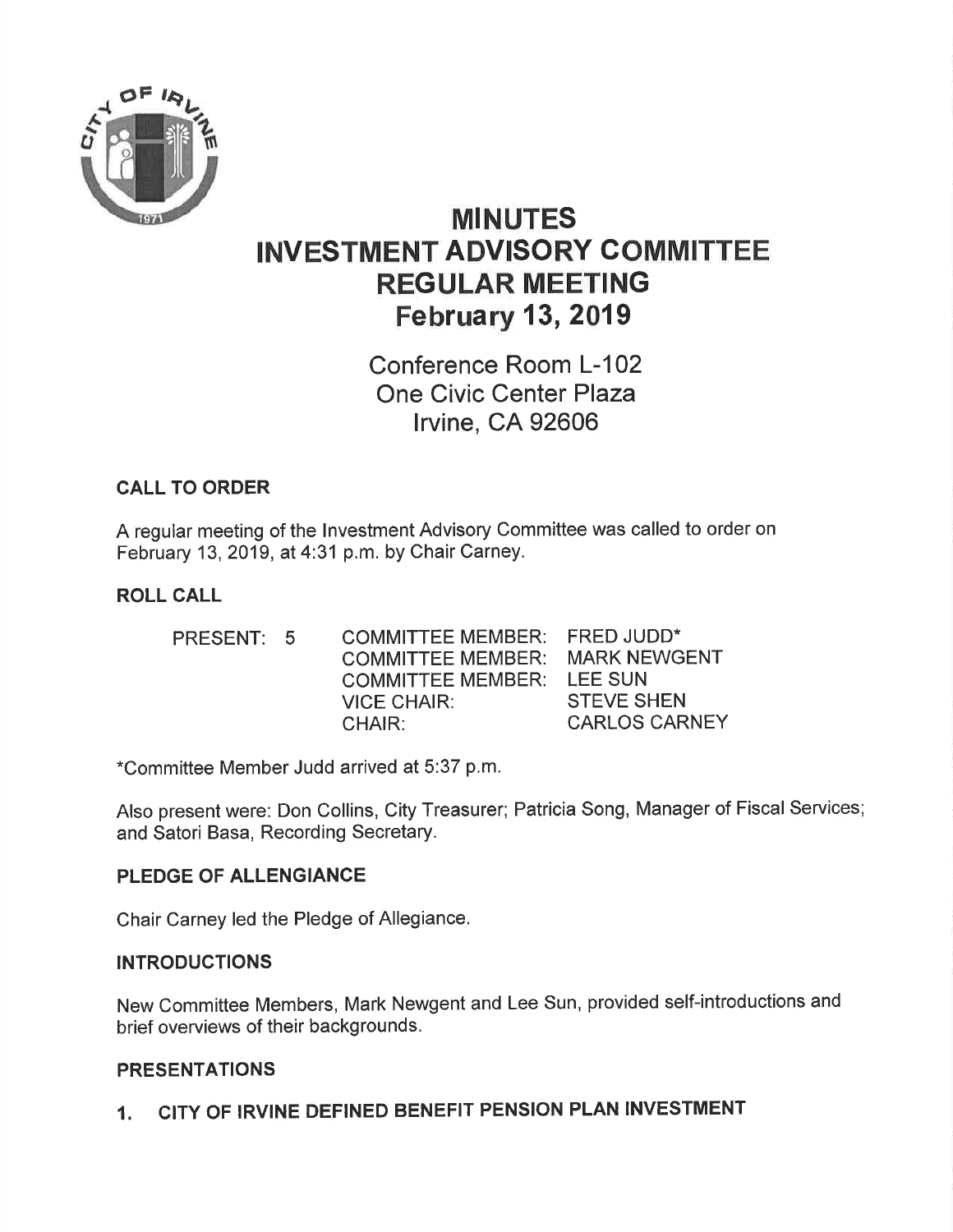# PERFORMANCE REVIEW

Eric Lee, Vice President and Senior Portfolio Manager from Wells Fargo, presented the performance review via conference call and answered questions. Patricia Song, Manager of Fiscal Services, also answered questions.

# ADDITIONS AND DELETIONS TO THE AGENDA

There were no additions or deletions to the agenda.

#### PUBLIC COMMENTS

There were no public comments.

#### REORGANIZATION OF THE INVESTMENT ADVISORY COMMITTEE

Patricia Song, Manager of Fiscal Services, declared the nominations open for Chairperson and called for nominations, Committee Member Shen nominated Committee Member Carney as Chairperson of the lnvestment Advisory Committee.

#### ACTION: By roll call vote, it was unanimously carried to elect Gommittee Member Garney as the Chair of the lnvestment Advisory Gommittee.

Newly elected Chair Carney declared the nominations open for Vice Chairperson and called for nominations. Chair Carney nominated Committee Member Shen as Vice Chair of the lnvestment Advisory Committee.

#### AGTION: By roll call vote, it was unanimously carried to elect Gommittee Member Shen as Vice Ghair of the Investment Advisory Gommittee.

#### COMMITTEE BUSINESS

1. MINUTES

# AGTION: Moved by Gommittee Member Judd, seconded by Ghair Carney, and unanimously carried to:

Approve the minutes of the lnvestment Advisory Committee meeting held on October 24,2019.

# 2. TREASURER'S REPORT FOR QUARTER ENDED DECEMBER 31, 2018

Don Collins, City Treasurer, presented the staff report and answered questions. Jason Click, President of Meeder Public Funds, Inc., Jason Headings, Senior Vice